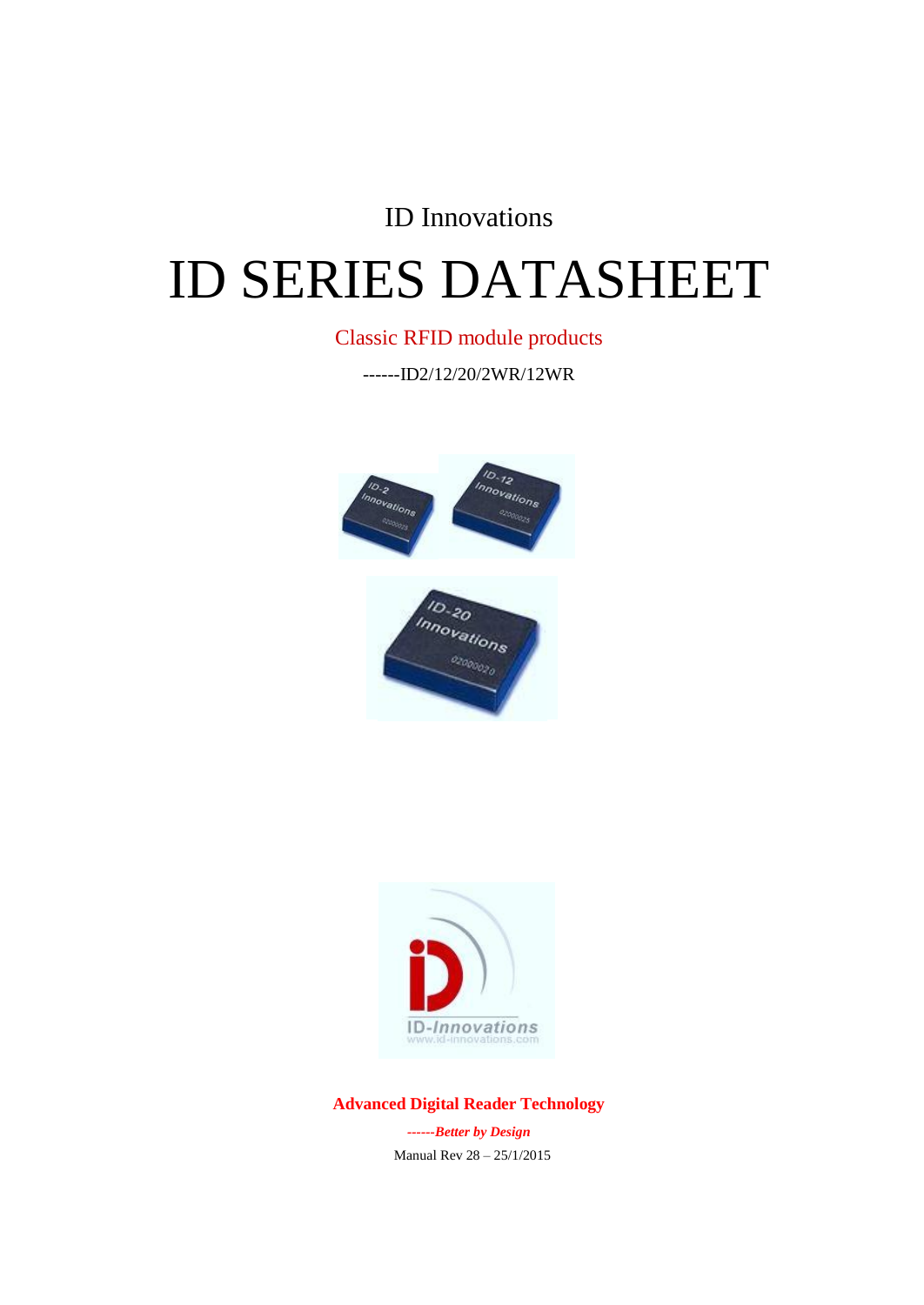

*Advancing RFID Reader Technology*

#### **Index**

- 1) Overview
- 2) Pin out
- 3) Read Only Devices Operational and Physical Characteristics
- 4) Pin description and Output Formats
- 5) Absolute Maximum Ratings
- 6) Circuit diagrams for ID2, ID12 and ID20
- 7) Read Write Devices
- 8) RW devices Operational and Physical Characteristics
- 9) Data Formats ASCII, Wiegand, Magnetic ABA Track2
- 10) Typical Waveforms for Magnetic Emulation Output
- 11) ID series Dimensions
- 12) Designing Coils for ID2
- 13) The Tuning Capacitor
- 14) Capacitor Voltage working for ID2
- 15) Fine Tuning
- 16) Connection Direct to a Computer
- 17) Connection to a Processor UART
- 18) Connecting a Read LED
- 19) Useful Information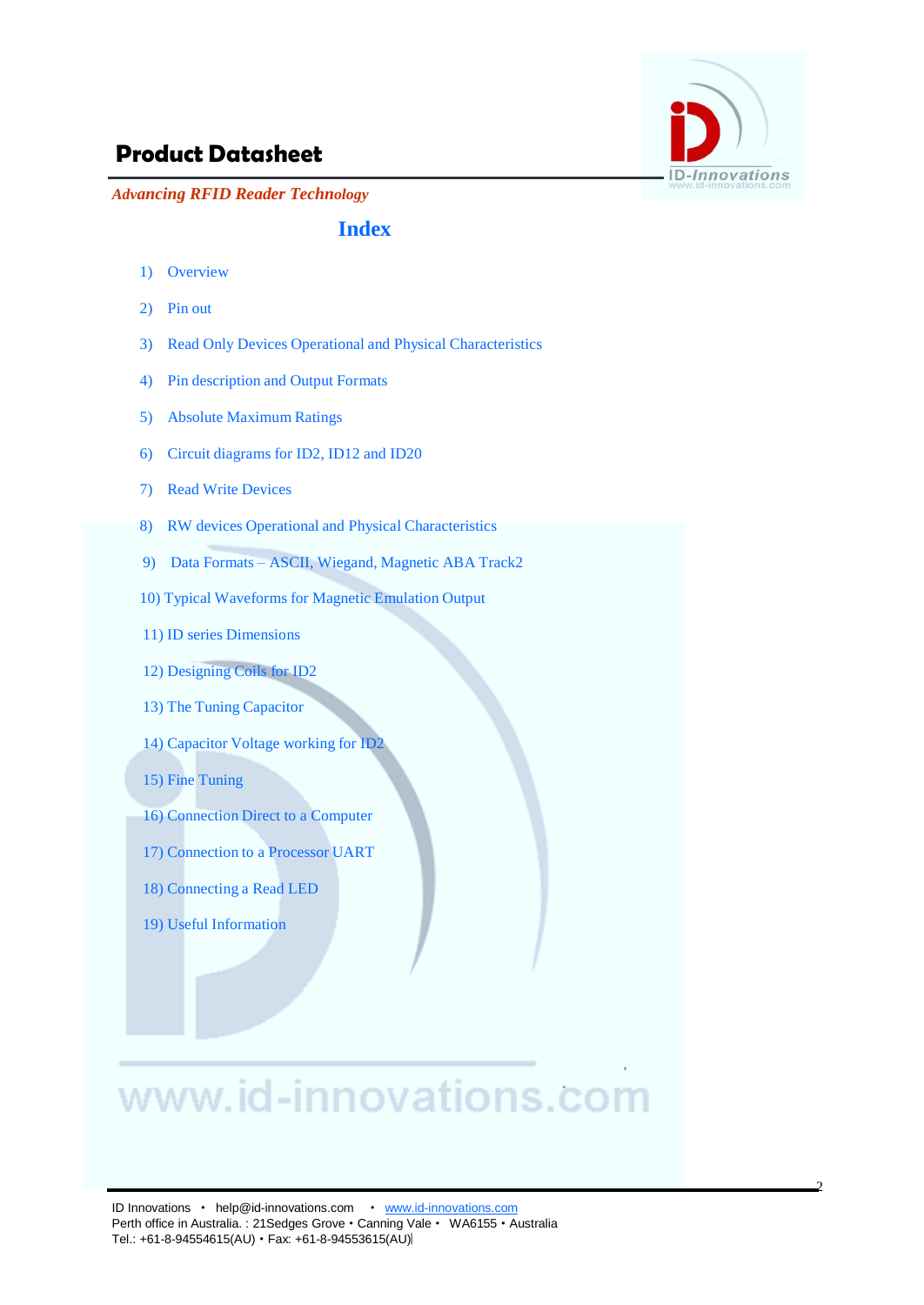*Advancing RFID Reader Technology*



#### Read only devices ID-2/ID-12 Brief Data

#### **1) Overview**

The ID2. ID12 and ID20 are similar to the obsolete ID0, ID10 and ID15 MK (ii) series devices, but they have extra pins that allow Magnetic Emulation output to be included in the functionality. The ID-12 and ID-20 come with internal antennas, and have read ranges of 12+ cm and 16+ cm, respectively. With an external antenna, the ID-2 can deliver read ranges of up to 25 cm. All three readers support ASCII, Wiegand26 and Magnetic ABA Track2 data formats.



#### **2) Pin Out**

#### ID2 / ID12 / ID20 PIN-OUT

|                    |                        | 2.<br>3.                     | <b>GND</b><br><b>RES (Reset Bar)</b><br>ANT (Antenna)                                             |
|--------------------|------------------------|------------------------------|---------------------------------------------------------------------------------------------------|
|                    | 11                     | 4.<br>5.<br>6.               | <b>ANT</b> (Antenna)<br>CP<br><b>Future</b>                                                       |
| 3                  | 10<br>9<br>8<br>7<br>6 | 7 <sup>1</sup><br>9.<br>11.7 | +/- (Format Selector)<br>8. D1 (Data Pin 1)<br>D0 (Data Pin 0)<br>10. LED (LED / Beeper)<br>$+5V$ |
| <b>BOTTOM VIEW</b> |                        |                              |                                                                                                   |

#### **3) Read Only Devices Operational and Physical Characteristics**

| <b>Parameters</b>           | $ID-2$                        | $ID-12$                       | $ID-20$                       |
|-----------------------------|-------------------------------|-------------------------------|-------------------------------|
| <b>Read Range</b>           | N/A (no internal antenna)     | 12+ cm using 50mm ISO card    | 16+ cm using 50mm ISO card    |
| <b>Dimensions</b>           | $21$ mm x 19 mm x 6 mm        | 26 mm x 25 mm x 7 mm          | 40 mm x 40 mm x 9 mm          |
| Frequency                   | 125 kHz                       | 125 kHz                       | 125 kHz                       |
| <b>Card Format</b>          | EM 4001 or compatible         | EM 4001 or compatible         | EM 4001 or compatible         |
| Encoding                    | Manchester 64-bit, modulus 64 | Manchester 64-bit, modulus 64 | Manchester 64-bit, modulus 64 |
| <b>Power Requirement</b>    | 5 VDC @ 13mA nominal          | 5 VDC @ 30mA nominal          | 5 VDC @ 65mA nominal          |
| I/O Output Current          | $+/-200mA$ PK                 | $\overline{\phantom{0}}$      |                               |
| <b>Voltage Supply Range</b> | $+4.6V$ through $+5.4V$       | $+4.6V$ through $+5.4V$       | $+4.6V$ through $+5.4V$       |
| Certification               | CE, C-TICK, ROHS, FCC         | CE, C-TICK, ROHS, FCC         | CE, C-TICK, ROHS, FCC         |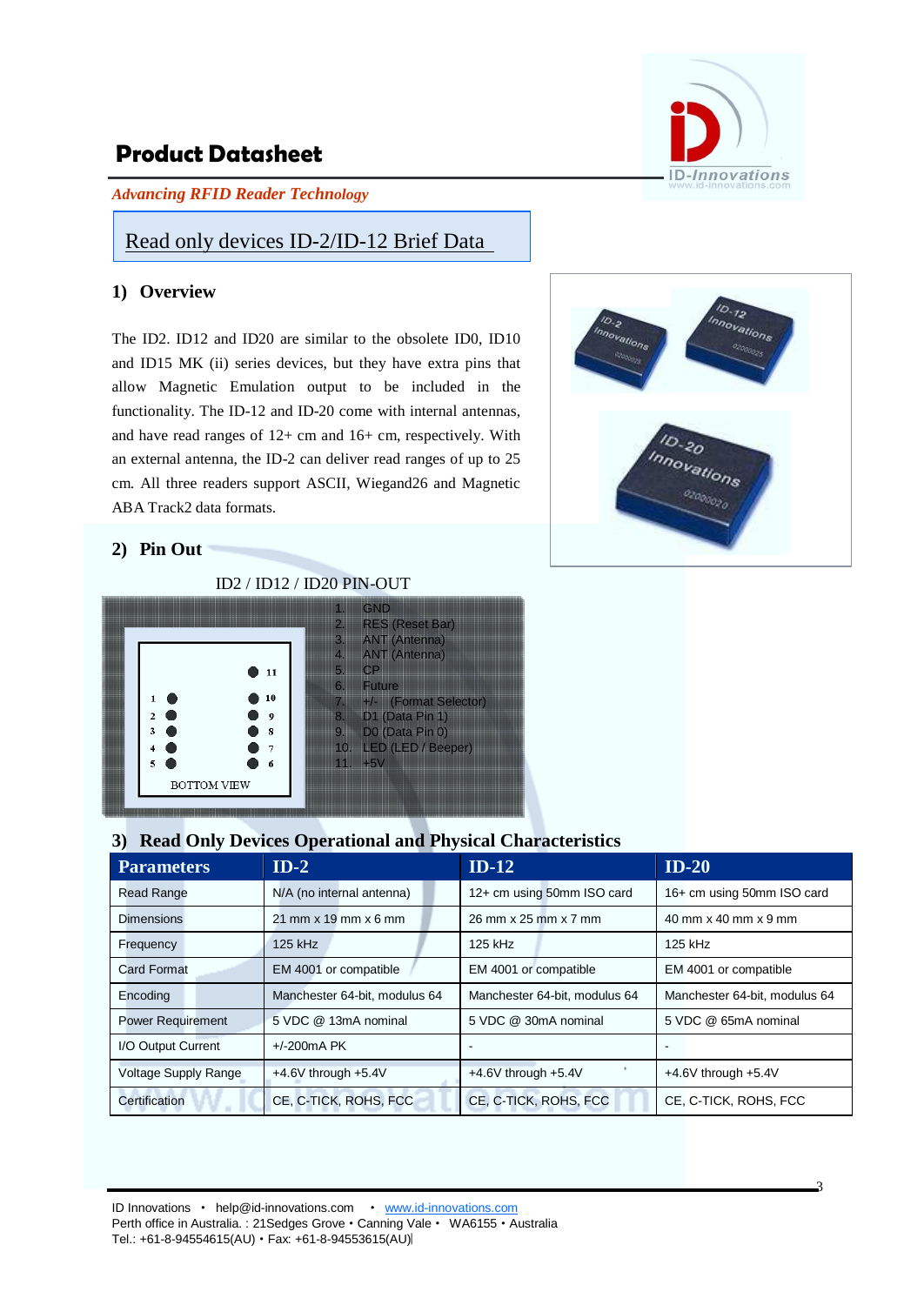

4

# **Product Datasheet**

*Advancing RFID Reader Technology*

#### **4 Pin Description & Output Data Formats**

|                  | <b>Description</b>                          | <b>ASCII</b>               | <b>Magnet Emulation</b> | Wiegand26        |  |
|------------------|---------------------------------------------|----------------------------|-------------------------|------------------|--|
| Pin 1            | Zero Volts and Tuning Capacitor<br>Ground   | <b>GND 0V</b>              | GND <sub>0</sub> V      | <b>GND 0V</b>    |  |
| Pin <sub>2</sub> | Strap to $+5V$                              | <b>Reset Bar</b>           | <b>Reset Bar</b>        | <b>Reset Bar</b> |  |
| Pin 3            | To External Antenna and Tuning<br>Capacitor | Antenna                    | Antenna                 | Antenna          |  |
| Pin 4            | To External Antenna                         | Antenna                    | Antenna                 | Antenna          |  |
| Pin 5            | <b>Card Present</b>                         | No function                | Card Present *          | No function      |  |
| Pin 6            | Future                                      | Future                     | <b>Future</b>           | Future           |  |
| Pin 7            | Format Selector (+/-)                       | Strap to GND               | Strap to Pin 10         | Strap to $+5V$   |  |
| Pin <sub>8</sub> | Data 1                                      | <b>CMOS</b>                | Clock *                 | One Output *     |  |
| Pin 9            | Data 0                                      | <b>TTL Data (inverted)</b> | $\ast$<br>Data          | Zero Output *    |  |
| <b>Pin 10</b>    | 3.1 kHz Logic                               | Beeper / LED               | Beeper / LED            | Beeper / LED     |  |
| <b>Pin 11</b>    | DC Voltage Supply                           | $+5V$                      | $+5V$                   | $+5V$            |  |

 $*$  Requires 4K7 Pull-up resistor to +5V

#### **5 Absolute Maximum Ratings**

Maximum voltage applied to Pin 2 (Vcc) 5.0volt +/-0.7volt Maximum voltage applied to Pin 2 (Reset)  $Vcc + 0.7v$ ,  $-0.7v$ Maximum current drawn from Pin 3 (Antenna)  $+/- 100mA$ Maximum 125Khz RF Voltage at Pin 4 (Antenna) +/- 70volt Peak Maximum current drawn from Pin 5 (Card Present)  $+/-5mA$ Maximum current drawn from Pin  $6$  (Future)  $+/-5$ mA Maximum Voltage at Pin 7(Format Selector)  $Vcc + 0.7v$ , -0.7v Maximum current drawn from Pin 8 (Data1)  $+/-5mA$ Maximum current drawn from Pin 9 (Data0)  $+/-5mA$ Maximum current drawn from Pin  $10(Beeper)$   $+/- 10mA$ Additionally, Pins 5,6,7,8,9,10 may not have a voltage exceeding Vcc + 0.7v, -0.7v

These ratings are absolute maximums and operation at or near the maximums may cause stress and eventual damage or unpredictable behavior.<br>WWW.ICI-INNOVationS.COM

ID Innovations · help@id-innovations.com · www.id-innovations.com Perth office in Australia. : 21Sedges Grove · Canning Vale · WA6155 · Australia Tel.: +61-8-94554615(AU) • Fax: +61-8-94553615(AU)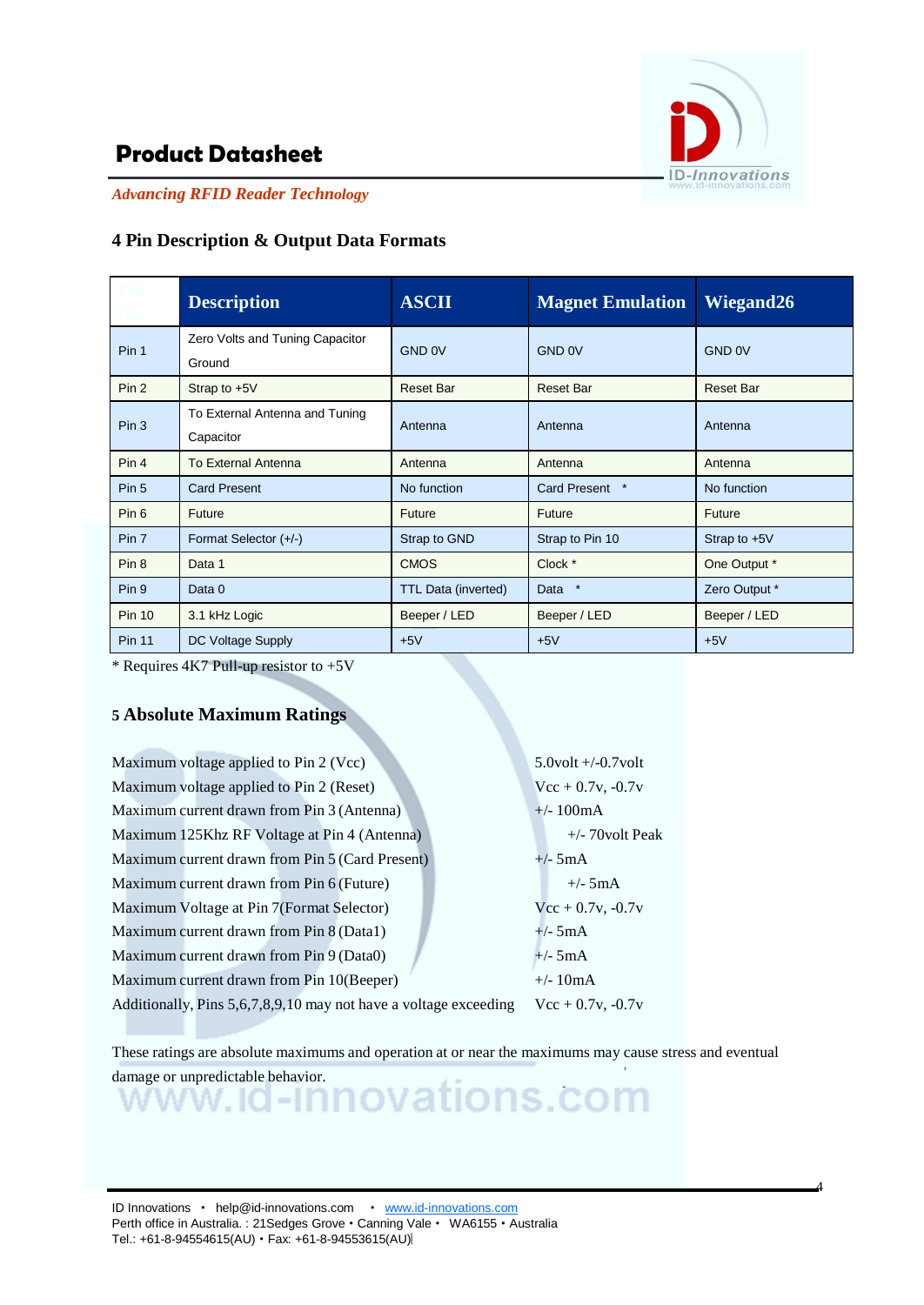

5

**IS.COM** 

# **Product Datasheet**

*Advancing RFID Reader Technology*

# **6) Circuit Diagram for the ID2**



δ Ò

 $\beta$  8

5 5 **ID-12/20** <sup>6</sup>

 $7<sub>0</sub>$ 

 $\sigma$ <sup>4</sup>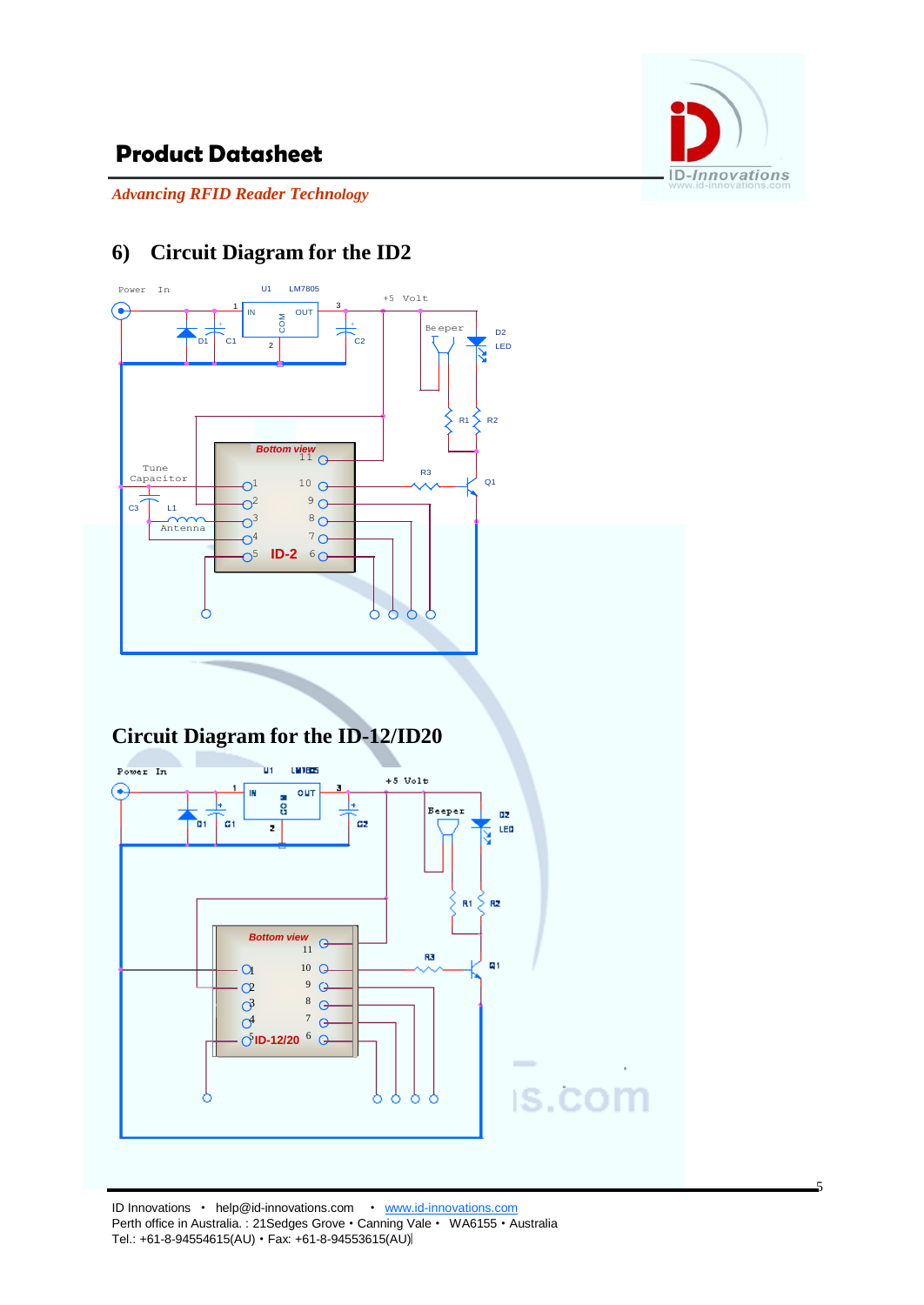

#### *Advancing RFID Reader Technology*

#### 8) Read Write Devices ID-2RW/ID-12RW Brief Data

The ID2-RW, ID12-RW and ID15-RW are a new series of Read/Write modules for the Temec Q5 tag. It has full functionality including password. They contain built-in algorithms to assist customers programming the popular Sokymat Unique type tag. Password protection is allowed. Control is via a host computer using a simple terminal program such as hyper terminal or Qmodem.





#### *Operational and Physical Characteristics*

| <b>Parameters</b>           | $ID-2RW$                          | $ID-12RW$               | <b>ID-20RW</b>                                           |
|-----------------------------|-----------------------------------|-------------------------|----------------------------------------------------------|
| <b>Read Range</b>           | N/A (no internal antenna)         | 12+ cm (Unique Format)  | 15+ cm (Unique Format)                                   |
| <b>Dimensions</b>           | $21 \text{ mm}$ x 19 mm x 6 mm    | 26 mm x 25 mm x 7 mm    | $40 \text{ mm} \times 40 \text{ mm} \times 9 \text{ mm}$ |
| Frequency                   | 125 kHz                           | $125$ kHz               | $125$ kHz                                                |
| Card Format                 | Temec 05555                       | Temec 05555             | Temec O <sub>5555</sub>                                  |
| Read Encoding               | Manchester modulus 64             | Manchester modulus 64   | Manchester modulus 64                                    |
| <b>Power Requirement</b>    | $5 \text{ VDC}$ @ 13mA nominal    | 5 VDC @ 30mA nominal    | 5 VDC @ 50mA nominal                                     |
| <b>I/O Output Current</b>   | $+/-200mA$ PK                     | ٠                       |                                                          |
| <b>Voltage Supply Range</b> | $+4.6V$ through $+5.4V$           | $+4.6V$ through $+5.4V$ | $+4.6V$ through $+5.4V$                                  |
| Coil Detail                 | $L = 0.6mH - 1.5mH$ , $Q = 15-30$ | ٠                       |                                                          |

#### **Description**

A simple terminal program such as Qmodem or Hyper-terminal can be used to send commands to the module. The blocks are individually programmable. The command interface is simple to use and easily understood. The programmer also has two types of internal reader. One of these is provided to read Sokymat "Unique" type tag configuration. The module does not require a MAX232 type chip interface. The module does **not** need an RS232 interface such as a MAX232 IC. The input pin7 goes to the computer through a 4k7 resistor and the output goes to the computer through a 100R resistor.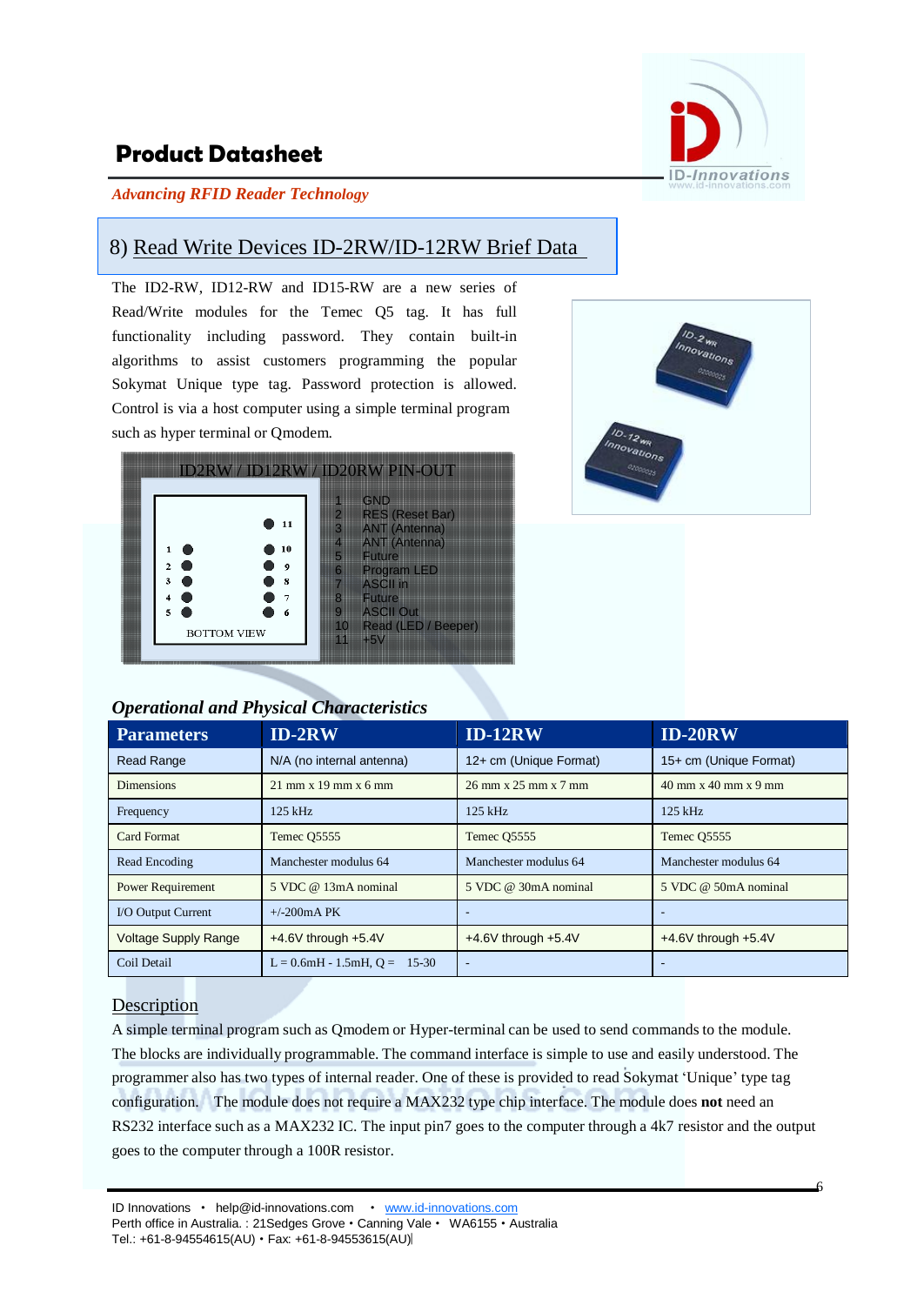

7

*Advancing RFID Reader Technology*

#### **9) DATA FORMATS**

## Output Data Structure - ASCII - 9600 Baud, No Parity, 1 stop bit.

#### Output =  $CMOS$  (Push Pull) 0-5 $v$

| STX(02h) | DATA (10 ASCII) | CHECK SUM (2 ASCII) | CR LF | ETX(03h) |
|----------|-----------------|---------------------|-------|----------|
|          |                 |                     |       |          |

[The 1byte (2 ASCII characters) Check sum is the "Exclusive OR" of the 5 hex bytes (10 ASCII) Data characters.]

#### Output Data Structure - Wiegand26 – 1mS repeat, 50uS pulse. Open Drain

|   | ∸                 |  |   |   |   | $\overline{ }$ |   |   |        |   |   |                |  | 17               | 18 | 19 | 20 | $\angle 1$ | 23 | 24 I | 26 |
|---|-------------------|--|---|---|---|----------------|---|---|--------|---|---|----------------|--|------------------|----|----|----|------------|----|------|----|
| D |                   |  | Е | Е | E | F              | E | Е | Ē<br>- | Е | F | $\blacksquare$ |  |                  |    |    |    |            |    |      |    |
|   | Even parity $(E)$ |  |   |   |   |                |   |   |        |   |   |                |  | Odd parity $(0)$ |    |    |    |            |    |      |    |

P = Parity start bit and stop bit

#### **Output Data Magnetic ABA Track2 – At Approx 80cm/sec. Open Drain**

| 10 Leading Zeros | ЭC<br>ມມ | ⊅ata | гc<br>н<br>ື | LUN | Ending Zeros<br>10. |
|------------------|----------|------|--------------|-----|---------------------|
|                  |          |      |              |     |                     |

[SS is the Start Character of 11010, ES is the end character of 11111, and LRC is the Longitudinal Redundancy Check.]

#### **10) Magnetic Emulation Waveforms**

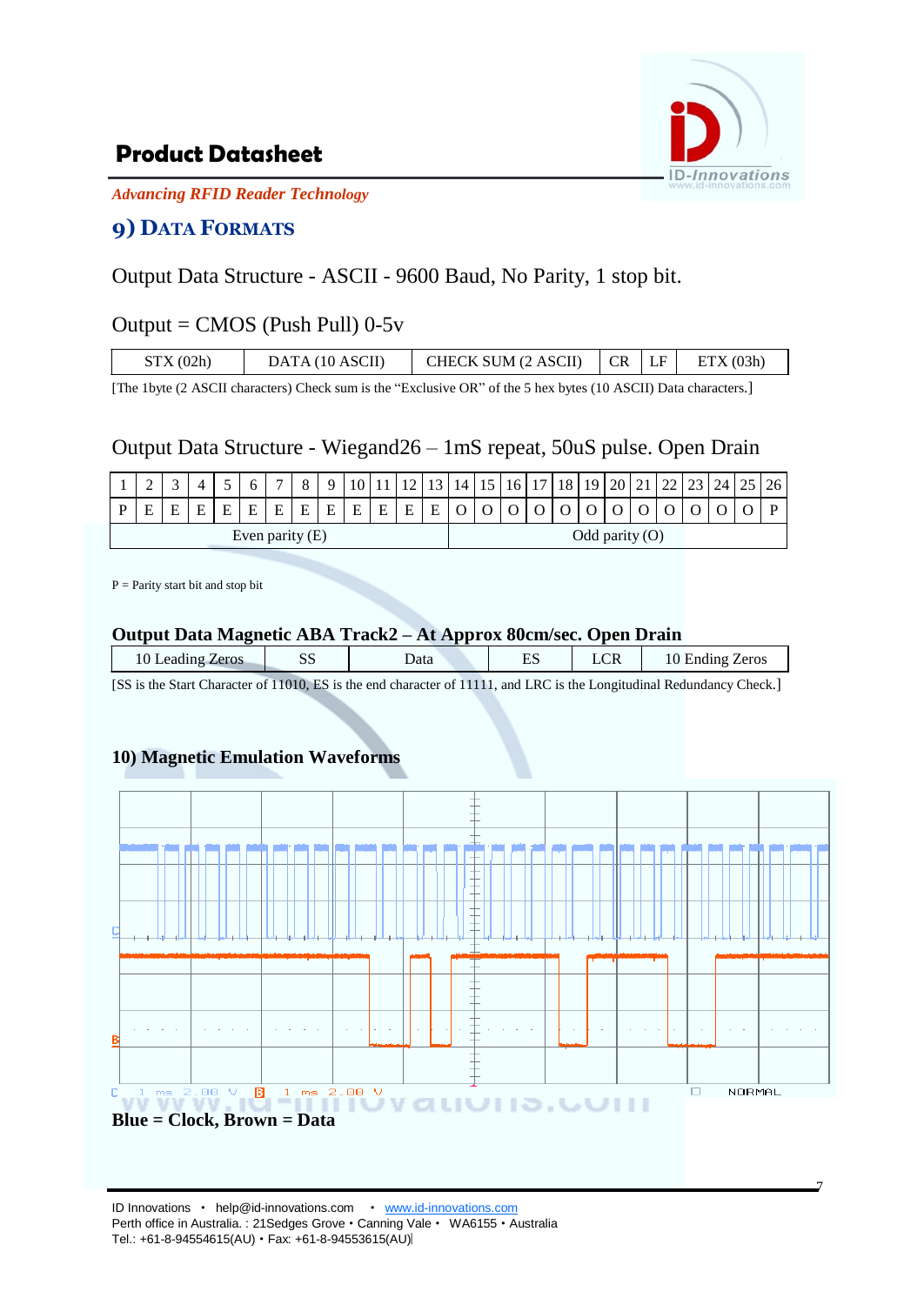

*Advancing RFID Reader Technology*

#### **Start and End Sequences for Magnetic Timing**



#### **DATA TIMINGSFOR MAGNETIC EMULATION**



The magnetic Emulation Sequence starts with the Card Present Line going active (down). There next follows 10 clocks with Zero "0" data. At the end of the 10 leading clocks the start character (11010) is sent and this is followed by the data. At the end of the data the end character is sent followed by the LCR. Finally 10 trailing clocks are sent and the card present line is raised.

The data bit duration is approximately 330uS. The approximate clock duration is 110uS. Because of the symmetry data can be clocked off either the rising or falling edge of the clock.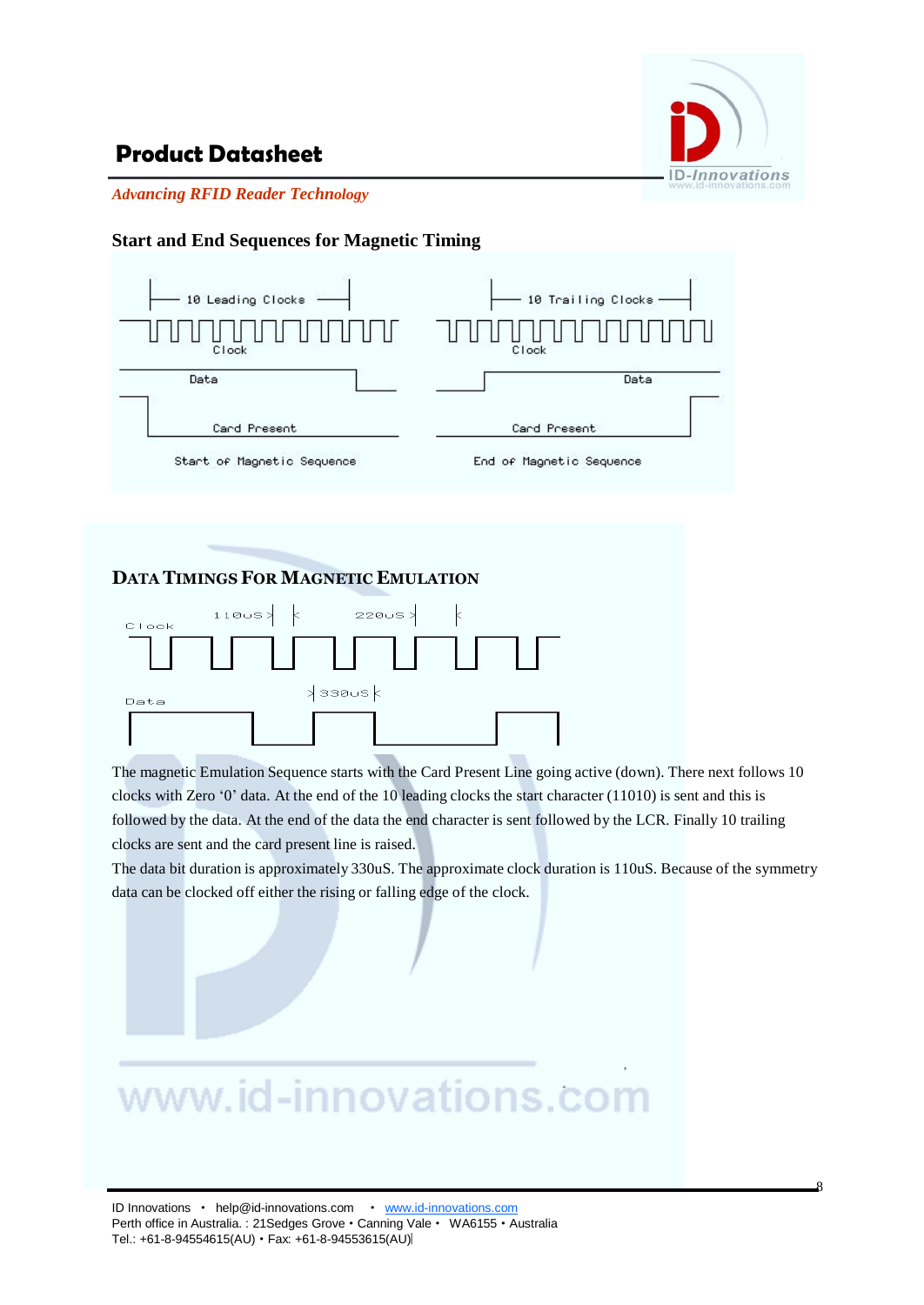

 $\overline{Q}$ 

*Advancing RFID Reader Technology*

#### **11)Dimensions**

**(Top View) (mm)**





|                |      | $ID-0/ID-2wr$ |      |      | $ID-10/ID-12wr$ |      | $ID-15/ID-20wr$ |      |               |  |  |
|----------------|------|---------------|------|------|-----------------|------|-----------------|------|---------------|--|--|
|                | Nom. | Min.          | Max. | Nom. | Min.            | Max. | Nom.            | Min. | Max           |  |  |
| A              | 12.0 | 11.6          | 12.4 | 12.0 | 11.6            | 12.4 | 12.0            | 11.6 | 12.4          |  |  |
| B              | 8.0  | 7.6           | 8.4  | 8.0  | 7.6             | 8.4  | 8.0             | 7.6  | 8.4           |  |  |
| $\overline{C}$ | 15.0 | 14.6          | 15.4 | 15.0 | 14.6            | 15.4 | 15.0            | 14.6 | 15.4          |  |  |
| D              | 20.5 | 20.0          | 21.5 | 25.3 | 24.9            | 25.9 | 40.3            | 40.0 | 41.0          |  |  |
| E              | 18.5 | 18.0          | 19.2 | 20.3 | 19.8            | 20.9 | 27.8            | 27.5 | 28.5          |  |  |
| F              | 14.0 | 13.0          | 14.8 | 16.3 | 15.8            | 16.9 | 22.2            | 21.9 | 23.1          |  |  |
| G              | 22.0 | 21.6          | 22.4 | 26.4 | 26.1            | 27.1 | 38.5            | 38.2 | 39.2          |  |  |
| P              | 2.0  | 1.8           | 2.2  | 2.0  | 1.8             | 2.2  | 2.0             | 1.8  | $2.2^{\circ}$ |  |  |
| H              | 5.92 | 5.85          | 6.6  | 6.0  | 5.8             | 6.6  | 6.8             | 6.7  | 7.0           |  |  |
| J              | 9.85 | 9.0           | 10.5 | 9.9  | 9.40            | 10.5 | 9.85            | 9.4  | 10.6          |  |  |
| W              | 0.66 | 0.62          | 0.67 | 0.66 | 0.62            | 0.67 | 0.66            | 0.62 | 0.67          |  |  |

Note – measurements do not include any burring of edges.

*NOTICE - Innovated Devices reserve the right to change these specifications without prior notice.*

ID Innovations · help@id-innovations.com · www.id-innovations.com Perth office in Australia. : 21Sedges Grove · Canning Vale · WA6155 · Australia

Tel.: +61-8-94554615(AU) • Fax: +61-8-94553615(AU)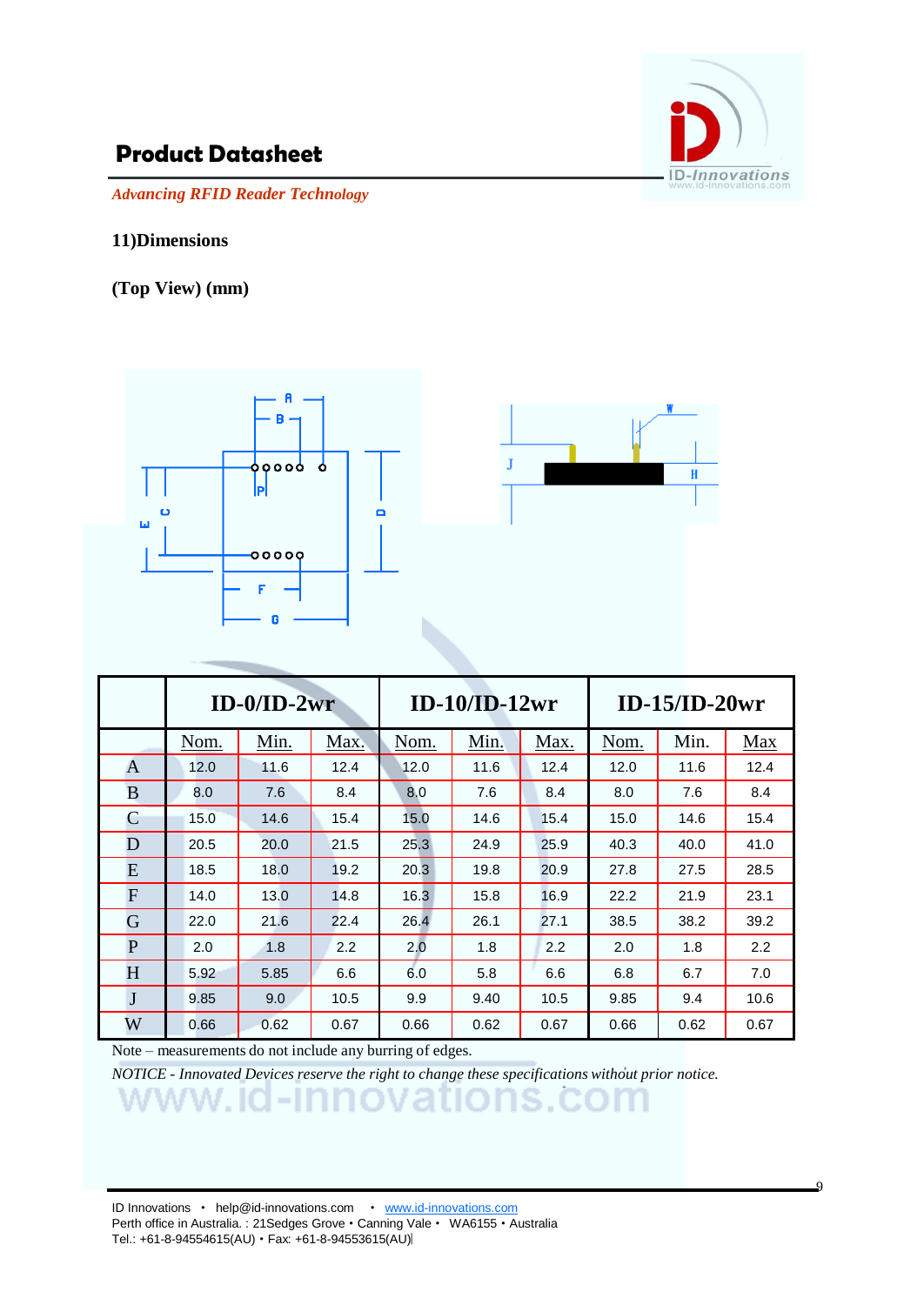

*Advancing RFID Reader Technology*

## **12) Designing Coils for ID2**

(Note that the ID12 and ID20 have an internal antenna and do not require external tuning components) The recommended Inductance is 1.08mH to be used with an internal tuning capacitor of 1n5. In general the bigger the antenna the better, provided the reader is generating enough field strength to excite the tag. The ID-2 is relatively low power so a maximum coil size of 15x15cm is recommended if it is intended to read ISO cards. If the reader is intended to read glass tags the maximum coil size should be smaller, say 10x10cm.

There is a science to determine the exact size of an antenna but there are so many variables that in general it is best to get a general idea after which a degree of "Try it and see" is unavoidable. If the reader is located in a position where there is a lot of heavy interference then less range cannot be avoided. In this situation the coil should be made smaller to increase the field strength and coupling.

It is difficult to give actual examples of coils for hand wounding because the closeness and tightness of the winding will significantly change the inductance. A professionally wound coil will have much more inductance than a similar hand wound coil.

For those who want a starting point into practical antenna winding it was found that 63 turns on a 120mm diameter former gave an inductance of 1.08mH. For those contemplating adding an additional tuning capacitor it was found that 50 turns on a 120mm diameter former gave 700uH. The wire diameter is not important.

Sometimes the antenna coil is necessarily surrounded by a metallic enclosure or has an adjacent copper PCB plane. Both these can behave like a shorted turn. A shorted turn has the effect of setting up a current in opposition to the ID2 antenna coil current and is analogous to adding a negative inductance. Some range can be clawed back by either increasing the inductance or increasing the capacitance. If the experimenter has an inductance meter that works at 100 KHz then he can adjust the inductance back to 1.08mH by winding extra turns. Failing this the capacitance can be increased to offset the lower inductance and bring the antenna back to tune.

Remember, that normally there is no need for external capacitance because the ID2 has an internal capacitor of 1N5, which perfectly tunes the recommended inductance of 1.08mH, but if the inductance is less than this a compensating capacitor must be added externally to bring the antenna back to tune. If the user monitors the coil voltage with an oscilloscope, this will tell all.

Warning. Do not exceed the stated maximum voltages and currents for the ID2 RF output.

Anybody who wishes to be more theoretical we recommend a trip to the Microchip Website where we found an application sheet for Loop Antennas. All the same, once the user has got some theoretical knowledge, the advice of most experts is to suck it and see. <http://ww1.microchip.com/downloads/en/AppNotes/00831b.pdf>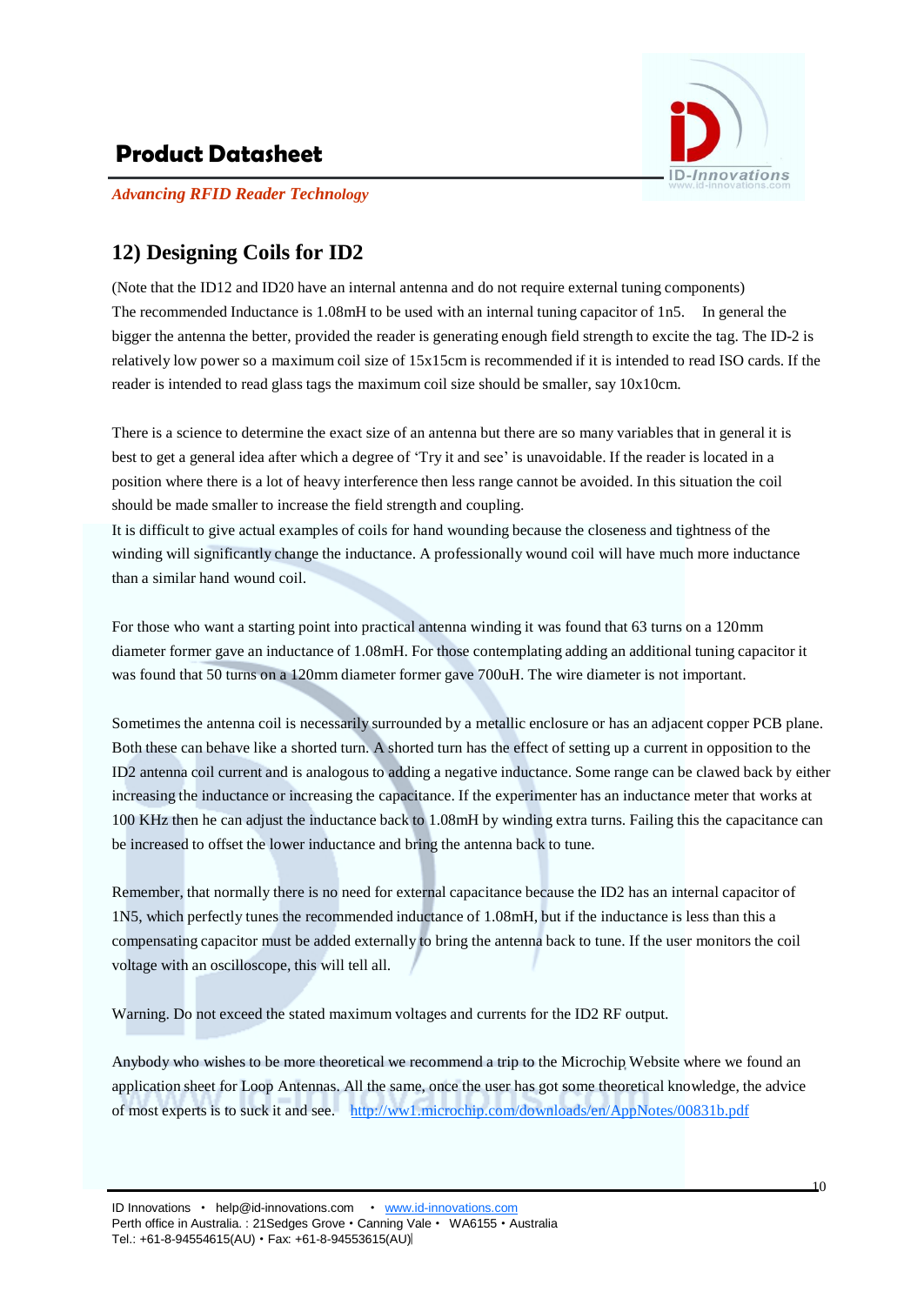

*Advancing RFID Reader Technology*

## **13) The Tuning Capacitor**

Note. Tuning capacitors are only required for the  $ID2$  module and then only if a 1.08mH antenna is not used. It is recommended that the internal 1n5 capacitor is used for tuning, however a capacitor may be also be added externally if an external antenna of less than 1.08mH is used. The combined capacitance should not exceed 2n7. Do not forget that the choice of tuning capacitor can also substantially affect the quality of your system. The loss in the series antenna is required to be fairly high to limit the series current. A low Q will hide a lot of the shortcomings of the capacitor, but for quality and reliability and repeatability the following capacitors are recommend.

| Polypropylene | ***    | Good.      | Readily available. Ensure AC voltage at 125 kHz is sufficient. |
|---------------|--------|------------|----------------------------------------------------------------|
| COG/NPO       | ****** | Excellent. | Easily best Choice. Ideal for SMD mass production.             |
| Silver Mica   | **     | Very Good. | Very expensive, large, difficult to procure.                   |
| Polycarbonate | **     | Good.      | Readily available. Ensure AC voltage at 125kHz is sufficient.  |

## **14) Capacitor Voltage Working**.

A capacitor capable of withstanding the RMS voltage at 125KHz MUST be chosen. The working voltage will depend on the coil design. I suggest the designer start with rugged 1n5 Polypropylene 630v capacitor to do his experiments and the come down to a suitable size/value. The capacitor manufacturer will supply information on their capacitors. Do not simply go by the DC voltage, this means little. A tolerance of 2% is preferable. A tolerance of 5% is acceptable. COG capacitors are getting less expensive and are excellent. Normally with COG capacitors the permitted AC is 2x the DC rating.

## **15) Fine Tuning**

We recommend using an oscilloscope for fine-tuning. Connect the oscilloscope to observe the 125KHz AC voltage across the coil. Get a sizeable piece of ferrite and bring it up to the antenna loop. If the voltage increases then you need more inductance (or more capacitance). If the voltage decreases as you bring the ferrite up to the antenna then the inductance is too great. If you have no ferrite then a piece of aluminum sheet may be used for testing in a slightly different way. Opposing currents will flow in the aluminum and it will act as a negative inductance. If the 125kH AC voltage increases as the aluminum sheet approaches the antenna then the inductance is too high. Note it may be possible that the voltage will first maximize then decrease. This simply means that you are near optimum tuning. If you are using ferrite then the coil is a little under value and if you are using an aluminum sheet then the coil is a little over value.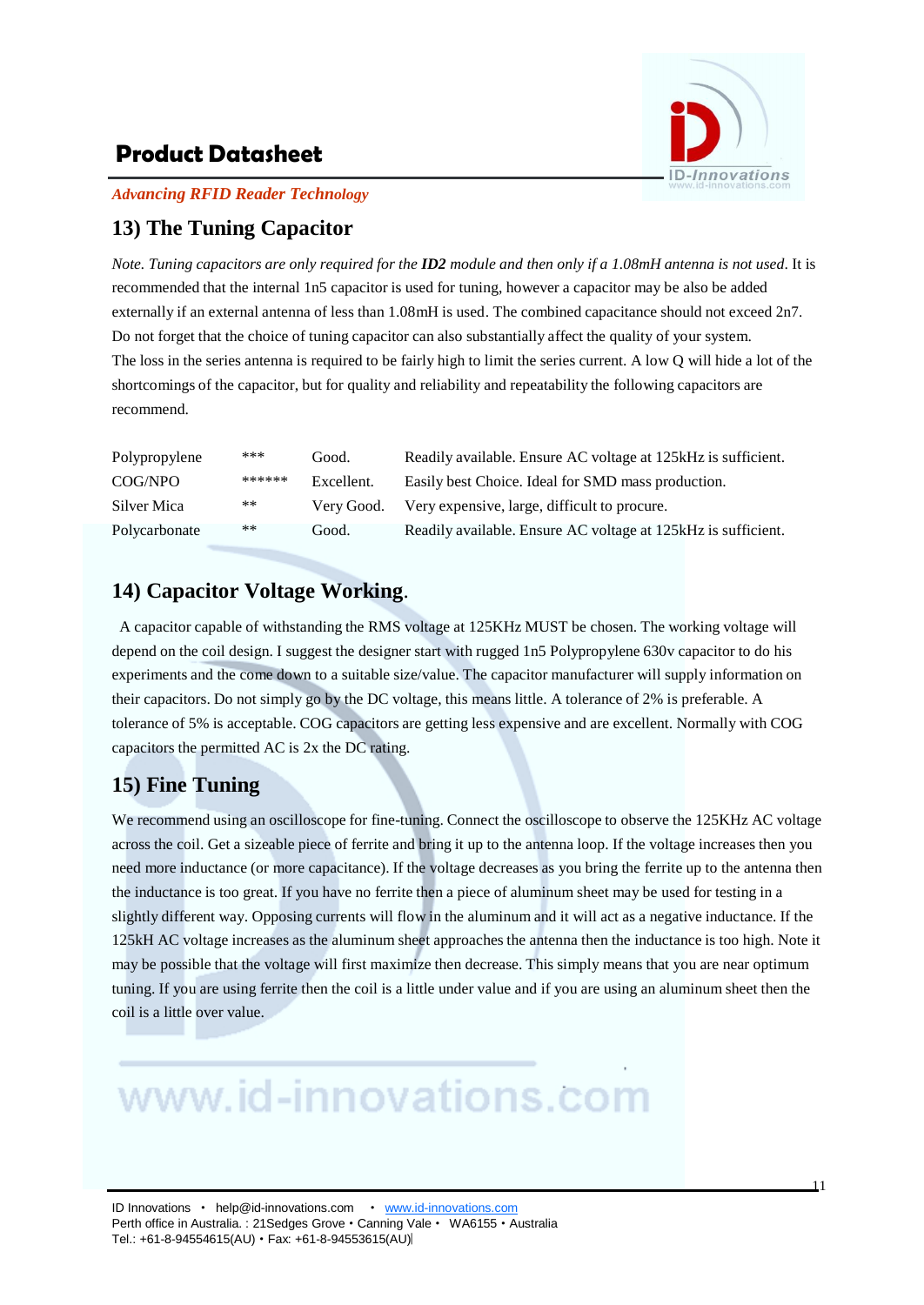

*Advancing RFID Reader Technology*

#### **16) Connection direct to a computer.**

Direct connection to a computer RS232 can be made by connecting Pin8 to a 1k series resistor and connecting the other end of the resistor to the computer RS232 input. The mode is called pseudo RS232. On a standard D9 socket, connect the output of the ID2/12/20 via the series 1k to pin 2 of the D-type. Connect the ground to Pin5 on the D-type. Leave the TX pin3 open. See "Useful Information" below for free terminal download information.

#### **17) Connection to a Processor UART**

Direct connection can be made to a UART RX input from Pin9 of the ID2/12/20 module. There is no need for a 1k protection resistor, but a 1k resistor will make the circuit safer for testing and reduce EM noise.

#### **18) Connecting a Read LED**

Sometimes the user may not want to drive a beeper but may still need to drive an LED. In this case a driver transistor may not be necessary because the Beeper Output Pin can supply 5mA continuously. Connect a 1k5 resistor to the Beeper Pin. This will limit the current. Connect the other end of the resistor to the LED anode and connect the cathode to ground.

#### **19) Useful Information**

For general testing we suggest the user downloads a terminal program free from the internet. Here is one particularly good one to consider: <http://braypp.googlepages.com/terminal> - Truly an excellent piece of software, the best terminal we have ever seen.

If you have any technical queries please contact your local distributor, they have all the technical resources to help you and support you. Where no local distributor exists, our technical helpline may be contacted by writing to **[help@ID-Innovations.com](mailto:help@ID-Innovations.com)**